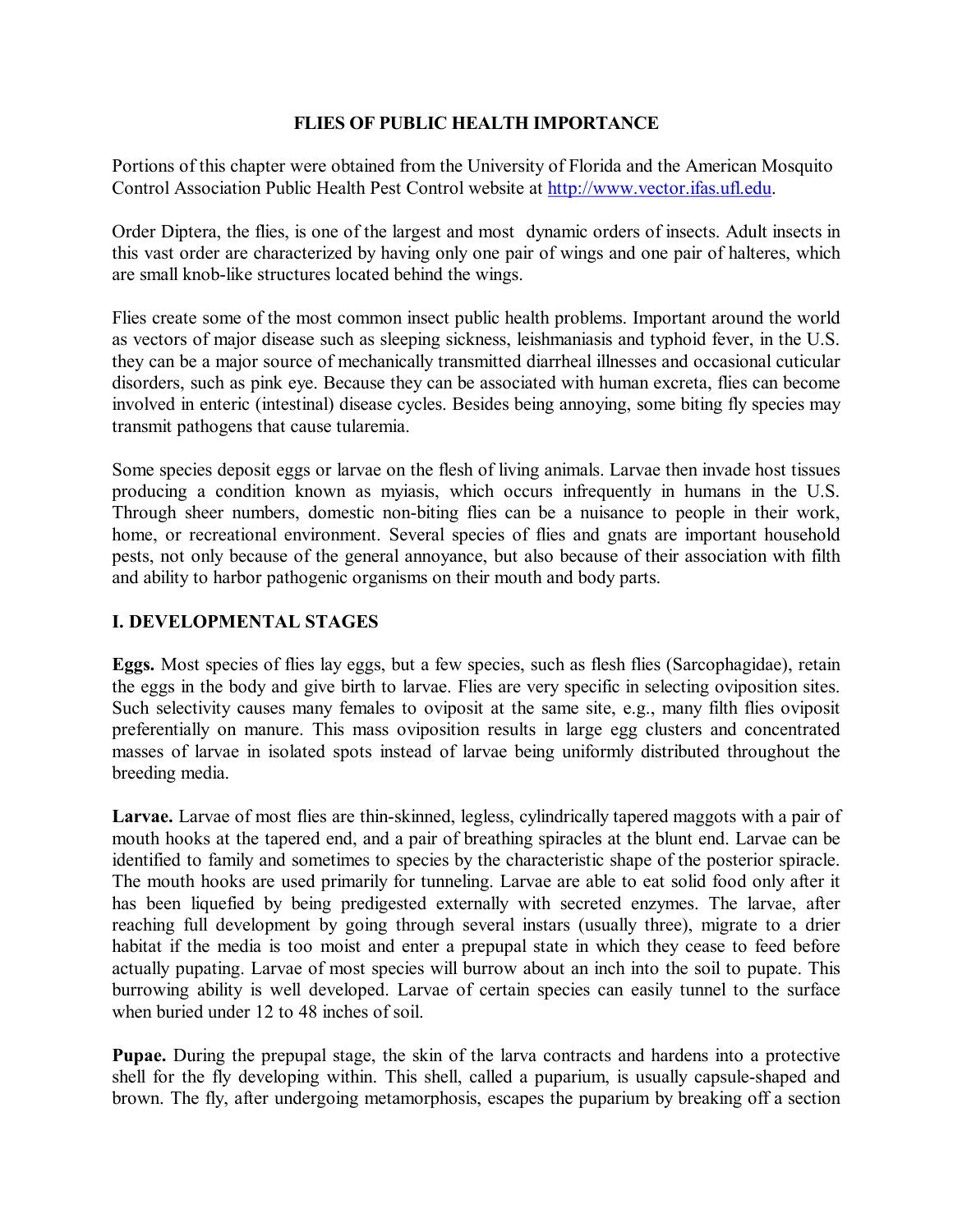at one end of the puparium. Houseflies and most larger filth-inhabiting flies escape with the aid of an inflated balloon-like sac, called a ptilinum, that protrudes from the frontal portion of the head between the eyes. This sac, which is used to apply pressure to break the puparium, is withdrawn into the head after use. Newly emerged flies have shriveled wings and are usually pale and soft bodied. They do not acquire their typical colors and shape until they have had sufficient time to dry and harden. The soft-bodied condition of newly emerged flies aids them in working their way through crevices in the soil. Newly emerged flies can easily reach the surface after being buried under 12 to 48 inches of moderately packed soil.

**Adults.** With a few exceptions in which the adult is wingless, adults have in common the single pairs of wings and halteres. Many flies have lapping-sponging mouthparts that require all solid food to be liquefied before ingestion. However, many other species are blood feeders and have various specialized piercing-sucking mouthparts adapted to their needs. In some groups both sexes feed on blood, whereas in others only the females do so. Flies have from one to several generations per year and exhibit a wide variation in this parameter, dependent on species and environmental conditions.

### **II. BIONOMICS AND HABITAT**

#### **FILTH FLIES**

The housefly (*Musca domestica*) is one of the most common of all insects. It is worldwide in distribution and is a pest in homes, barns, poultry houses, food processing plants, dairies and recreation areas. It has a tremendous breeding potential and during the warmer months can produce a generation in less than two weeks.



Housefly eggs are laid in almost any type of warm organic material; animal or poultry manure is ideal. The eggs are laid in clusters of 75-150 and hatch within 24 hours into tiny larvae or maggots. After feeding constantly for four to five days, the larvae migrate to drier portions of the breeding medium to pupate. The pupal stage may vary considerably but in warm weather can be about three days. The adult fly emerges and crawls about rapidly while the wings unfold and the body dries and hardens. Mating occurs immediately and the cycle begins again. During warm weather the housefly may go through its entire life cycle in 8 to 12 days.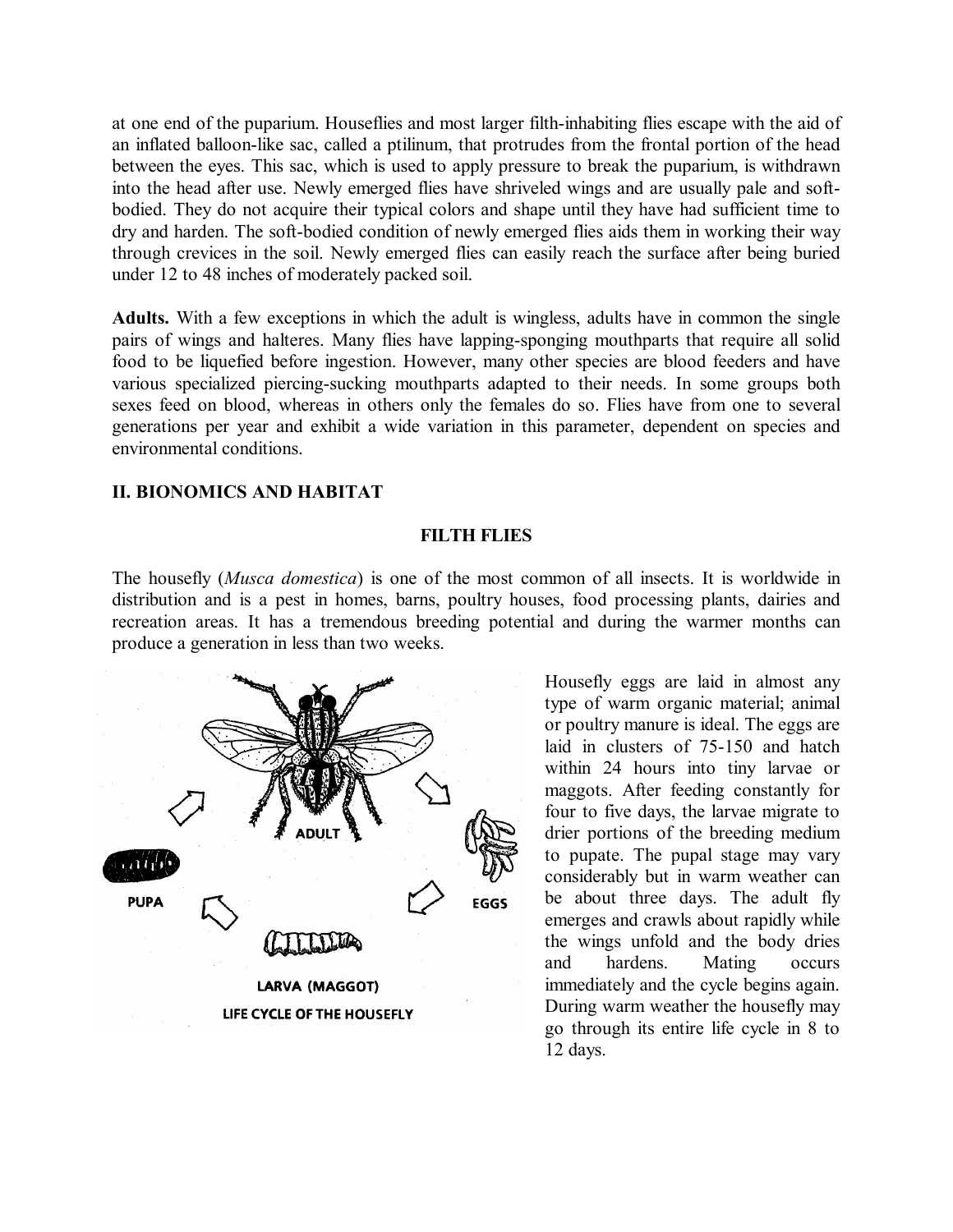The adult housefly may live an average of 30 days and produce two or more generations per month. Because of this rapid rate of development and the large numbers of eggs produced by the female, large populations build up. Houseflies are strong fliers and can become widely distributed by flying, wind currents, vehicles and animals. Generally they are most abundant in the immediate vicinity of their breeding site, but may migrate one to four miles to find sources of food.

Houseflies feed by using sponging type mouthparts. As the fly moves about from one food source to another, it samples and eats its food by regurgitating liquid and dropping it on the food to liquefy it. Light colored spots called flyspecks are visible signs of this type of feeding. Darker flyspecks associated with houseflies are fecal spots. Because of their feeding habits, houseflies act as mechanical vectors of diseases such as typhoid and dysentery.

Other filth flies are the lesser housefly, face fly, blowfly, flesh fly and phorid fly.

# **BITING FLIES**

Each year throughout the U.S., rivers, lakes and wetlands produce enormous hordes of blood sucking dipterans that are strong fliers and aggressive biters. Seldom is pathogen transmission an issue, but the severity of attacks is indicated by the fact that wild and domestic animals can be stampeded by these biting flies and many records exist of animal suffocation resulting from the overwhelming onslaught of these pests. Years of severe activity tend to coincide with or follow periods of above average rainfall that cause elevated surface water levels and an expansion of breeding habitat.

**Tabanids.** Horse flies are large, heavy-bodied flies which may reach up to 1 inch in length. Deer flies (yellow flies, green heads, etc.) are generally smaller (1/4 to 1/2 inch long) and their wings are often patterned with dark areas. Both groups belong to the family Tabanidae, in which only the females take blood meals. Tabanids range from green to tan and black in color, often with distinct markings with brightly colored or iridescent eyes in many species. Their bites are painful, and deer flies may serve as mechanical vectors of tularemia.

The larvae of most species are aquatic or semi-aquatic and are thus often associated with moist situations such as marshes, swamps, and shorelines of lakes and ponds. Deer fly larvae feed primarily on decaying organic matter, whereas horse fly larvae prey upon a wide variety of invertebrates, including each other. The larvae may molt well over 10 times before pupating and emerging as adults.

Although strong fliers, adults are often found around the larval habitat. But they may move considerable distances to find a blood meal. Both sexes feed on plant nectar and pollen to obtain energy. The female feeds on blood to develop eggs. Mating takes place soon after emergence. Once mated, the female deposits an egg mass on plants, rocks, sticks, or other similar objects usually over water or other favorable larval habitat. Egg masses are deposited throughout the life cycle of the female. Upon hatching, the larvae burrow into mud or moist earth and begin feeding. Depending upon the species and climatic region, there are usually one or two generations per year.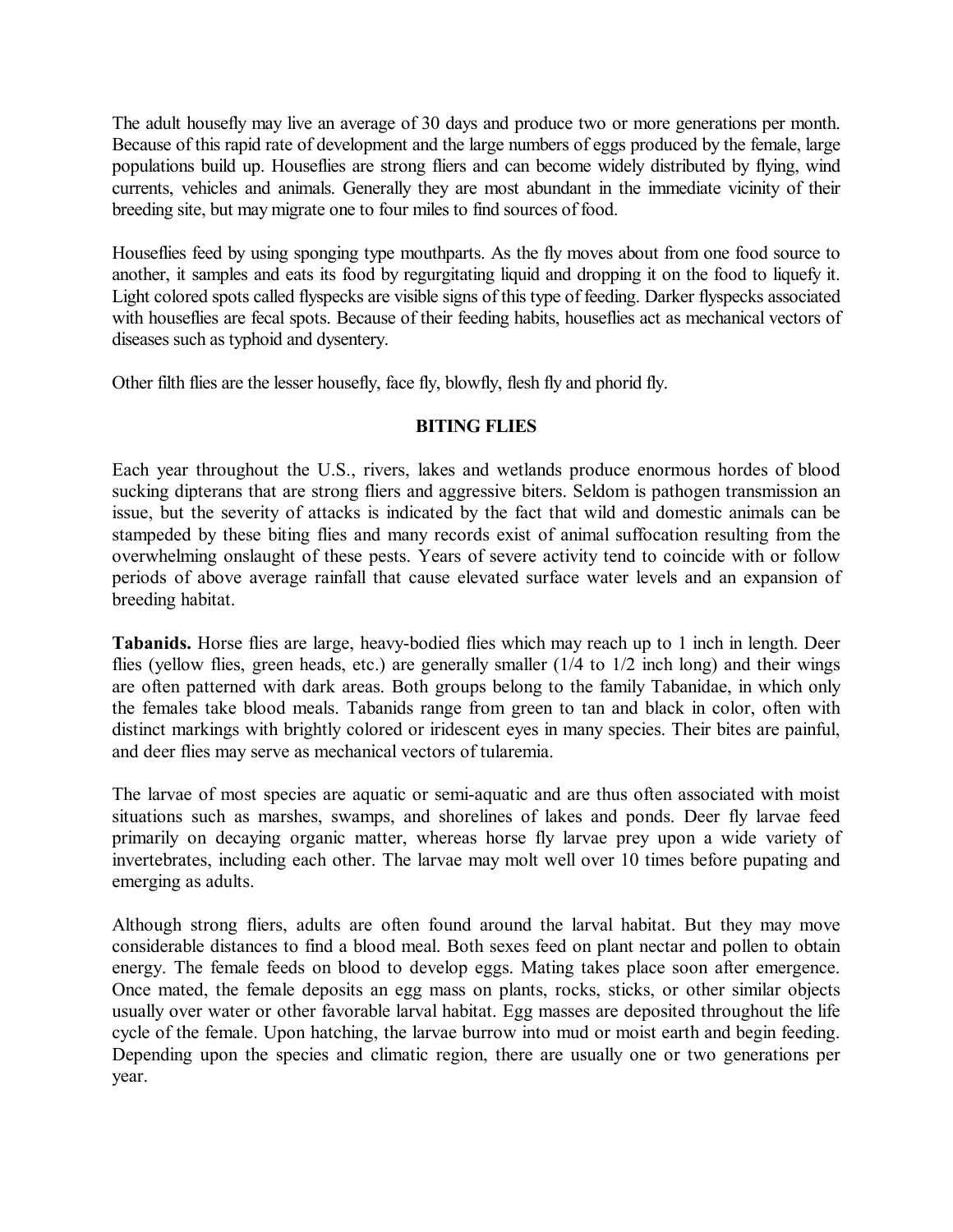**Black flies.** Black flies (family Simuliidae) are found throughout the U.S. For example, over 30 species are found in the state of New York. They are also called turkey gnats and buffalo gnats. At least one species is known to be a mechanical vector of tularemia in humans, and they transmit some serious disease organisms to turkeys and ducks. Only the females are capable of taking a blood meal. When black flies bite, most people react rather violently to the anticoagulants that are pumped into the wound made with blade-like mouthparts. The bite may cause itching and swelling that sometimes persists for a week or more. Black flies are often present in very large numbers.

The eggs of black flies are dropped during flight into streams, where they settle to the bottom and accumulate in the quiet eddy pools of the stream, or they are laid in the stream on rocks or other objects over which is flowing a very thin film of water. Some eggs hatch within a few days and others may not hatch for months or until the next spring. Eggs survive even when the streams dry up and then hatch almost as soon as the streams start to flow and the larvae are found in great numbers attached to stones, sticks, and vegetation that trails in the water. The larva moves about either by attaching to small pads of silk that it secretes or by hanging to a silken thread. Large mouth brushes screen food from flowing water. The food is largely bacteria, algae and protozoa. The mature larva spins a slipper-shaped cocoon that is attached to the surface on which the larva fastened. Within the cocoon the larva transforms to the pupal stage. In a few days the pupa transforms to an adult.

The adult black fly emerges from the pupa and rises quickly to the surface of the water. It can immediately fly away and, with large flight muscles, is a strong flier. They disperse rapidly and flights of more than a mile are common. Some species have a single brood each year that may emerge very early in the spring or in early summer. Species that produce several broods each year are commonly found in the warmer streams.

**Stable fly.** The stable fly or dog fly, *Stomoxys calcitrans*, is similar in appearance to the house fly in size and coloration but the mouthparts of both sexes are adapted for piercing the skin and taking blood. Larvae and pupae are similar to those of the housefly. The life cycle of the stable fly is similar to that of the housefly but takes about twice as long under similar conditions. The stable fly breeds in urine-soaked straw, spilled green chop or manure if it contains a high proportion of straw, and in vegetation strewn along shorelines of lakes and bays. Accumulations of wet grass clippings from yards and golf courses, spilled straw, and compost piles also are breeding places. The stable fly prefers a more moist breeding area than the housefly and larval development takes 10 days to two weeks.

Stable flies are capable of long distance movement, which occurs when they are picked up by weather fronts and carried for several hundred miles. Uninfested areas thus can become heavily infested almost overnight. This phenomenon can occur often and has been documented with observations of flies moving from Nebraska to Florida in this manner. These aggressive and painful biters can disrupt recreational activities and are capable of mechanical transmission of some animal disease pathogens.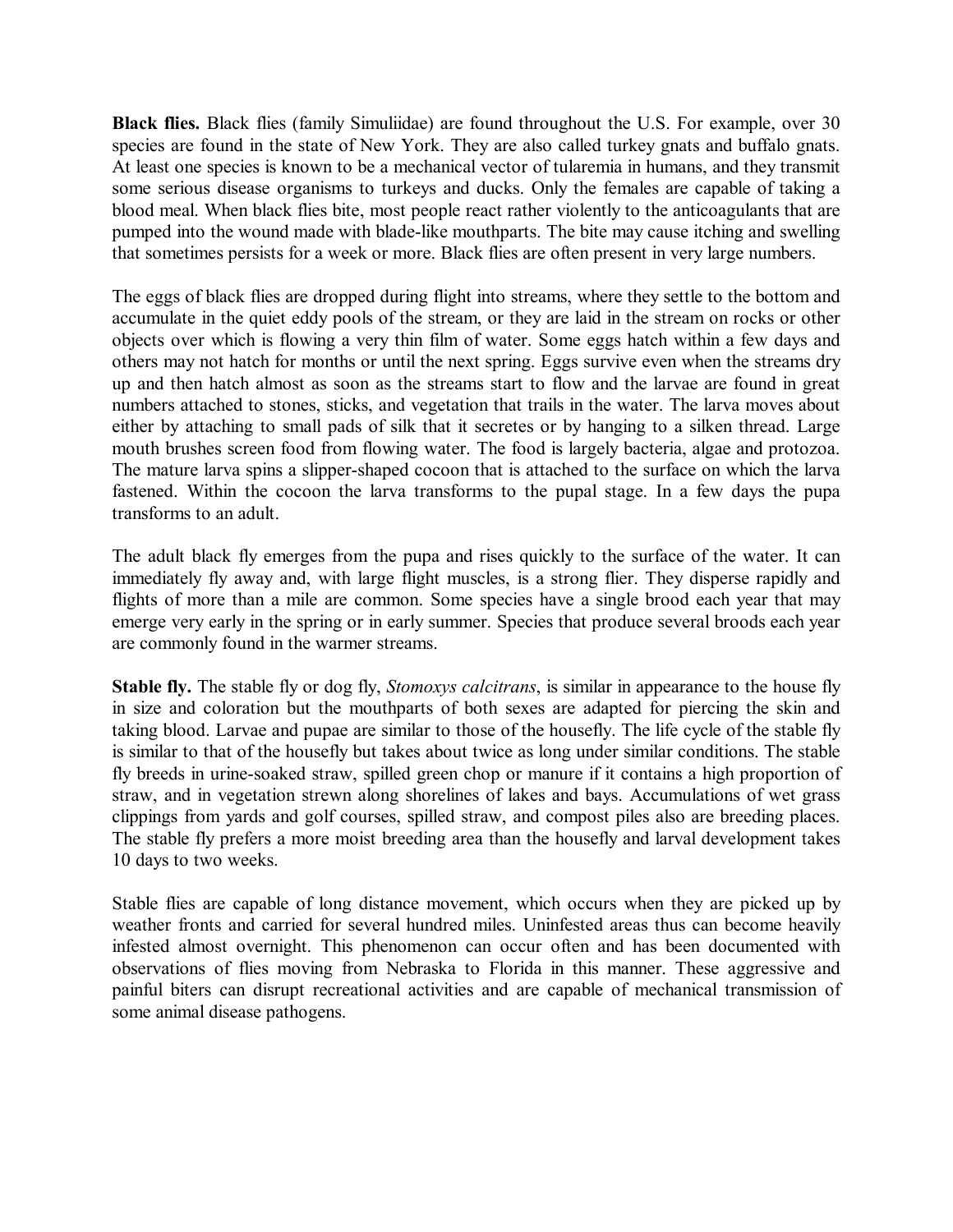

Comparison of the stable fly (left) and housefly (right). The stable fly has a mouthpart adapted for piercing the skin and sucking blood. The housefly has a sponging mouthpart for feeding on liquefied food. Photo courtesy of Jim Kalisch, University of Nebraska-Lincoln.

**Biting midges.** These insects in the family Ceratopogonidae are tiny, but very aggravating biters sometimes called "no-see-ums, "punkies" or "salt marsh sand flies". Belonging to the genera *Culicoides* and *Leptoconops*, they breed in intermittently inundated fresh, brackish and salt-water habitats or in moist soil, often associated with specific marsh or pasture grasses. Intertidal areas along the coasts are prolific development sites for biting midges, often with enough species to ensure that at least one is actively foraging each morning, afternoon or evening of every day in every season where climate allows continued breeding. Upland farm ponds provide breeding habitat along the edges. Only the females bite.

*Culicoides* larvae develop in moist soil rich in organic matter. Damp areas at the edges of ponds, swamps and manure lagoons are the more favored breeding sites. Several generations can be produced each year. Adult stages rarely fly far from breeding sites. Most biting occurs at dusk with a secondary peak period of biting at dawn. Where conditions allow, breeding adult insects can be present and produce problems for months. In New Mexico, *Culicoides sonorensis* is the vector of blue tongue virus, a disease of sheep and cattle.

The vicious daytime biting midge belongs to the genus *Leptoconops*. Persistent attacks by swarms of biting midges inflict painful bites and frequently result in allergic reactions characterized by intense itching and swelling. Work and recreational activities in affected areas often are impossible during peak fly activity. Control of biting midges is extremely difficult. The small size of the fly allows it to penetrate most mosquito screening and netting. In addition, the known habitat consists of moist sandy alkaline or saline soils spread over large expanses, increasing both the costs and potential environmental damage from attempted larval control. Protective clothing and repellents are probably the only costeffective means of relief for humans entering habitats of biting midges during peak activity periods. These peak periods usually occur during a single period of the year, lasting about three to four weeks. Emergence of the adult insects usually follows late spring or early summer rains. Emergence may be delayed by drought.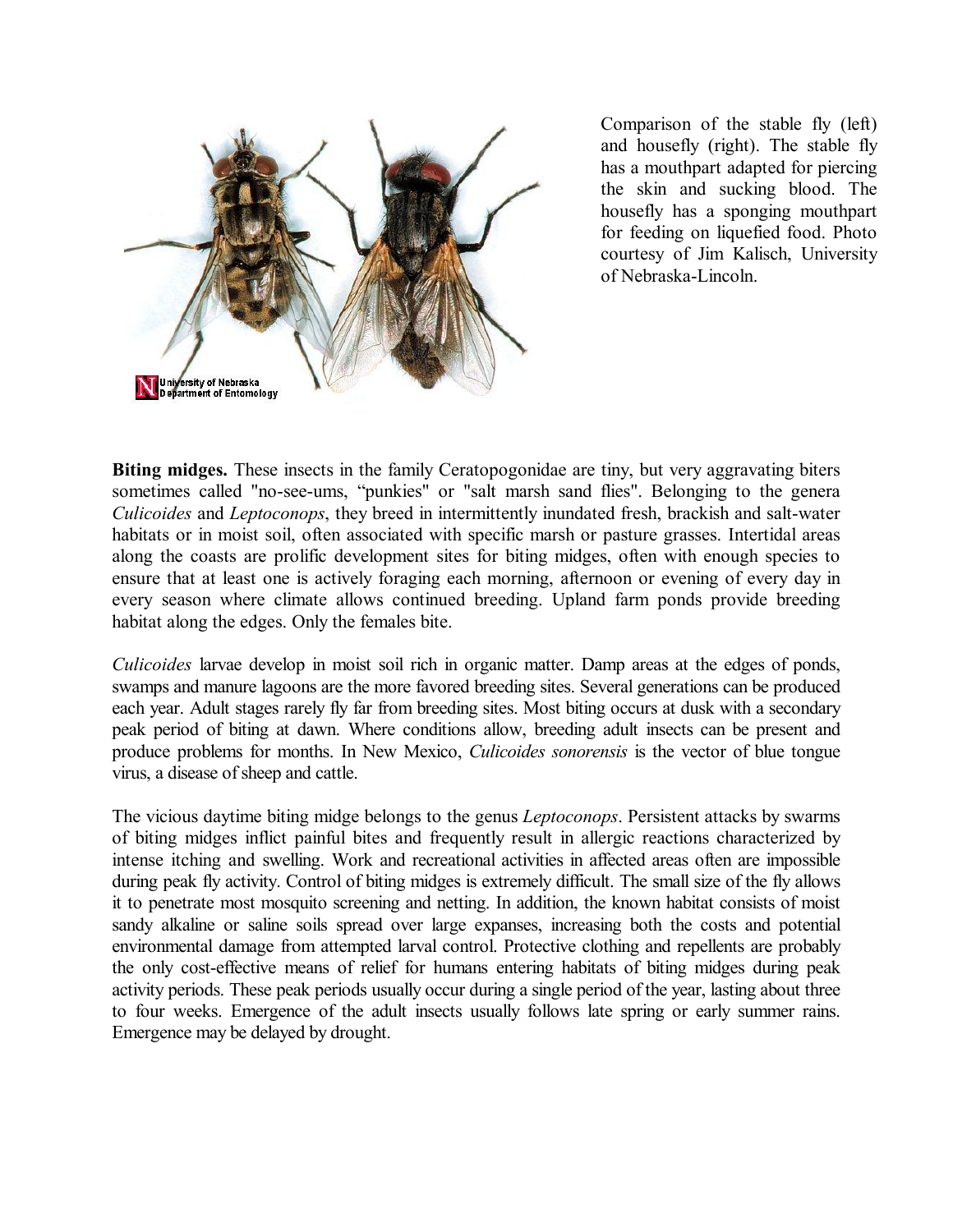Because the breeding sites are widely dispersed and often inaccessible, control of larvae is impractical. Effectiveness of adult control through area-wide insecticide sprays has never been successfully demonstrated and would likely produce poor results because the adult insects may fly considerable distances from breeding areas. The insect repellent DEET is effective against these insects.



Biting midge

# **III. CONTROL**

Filth fly problems represent excellent opportunities to apply sanitation and environmental tactics to manage the pest populations. Common pests, such as the housefly, have been exposed to so many pesticides over the years that many populations are highly resistant to most classes of insecticides. But, where they can be a problem, strict attention to management of breeding sites is highly effective. Through this mechanism the need to control adult flies can be minimized.

For many other flies, especially the blood feeders, larval habitat can be large, diverse, and ecologically sensitive. In many situations, control technology for adults is simply not available or is often uneconomical because of the dimension of the problem. However, in most cases there are ways to get relief and maintain activities in their presence.

### **FILTH FLIES**

**Sanitation.** Environmental control consists of cleaning garbage collection areas and the residues found at bottoms of trashcans, keeping loading docks clean, and using other physical measures to prevent breeding. Twice-a-week garbage collection is the minimum recommended frequency for adequate fly prevention. Plastic bags should be used for storage and disposal of wet garbage and food wastes. Garbage cans and dumpsters should have tight-fitting lids and be kept closed. Open dumps have been replaced by sanitary landfills that compact the daily dumping and cover it with soil. This method reduces odors and fly breeding. Daily compaction and twice-a-week soil cover is the minimum frequency for adequate fly control.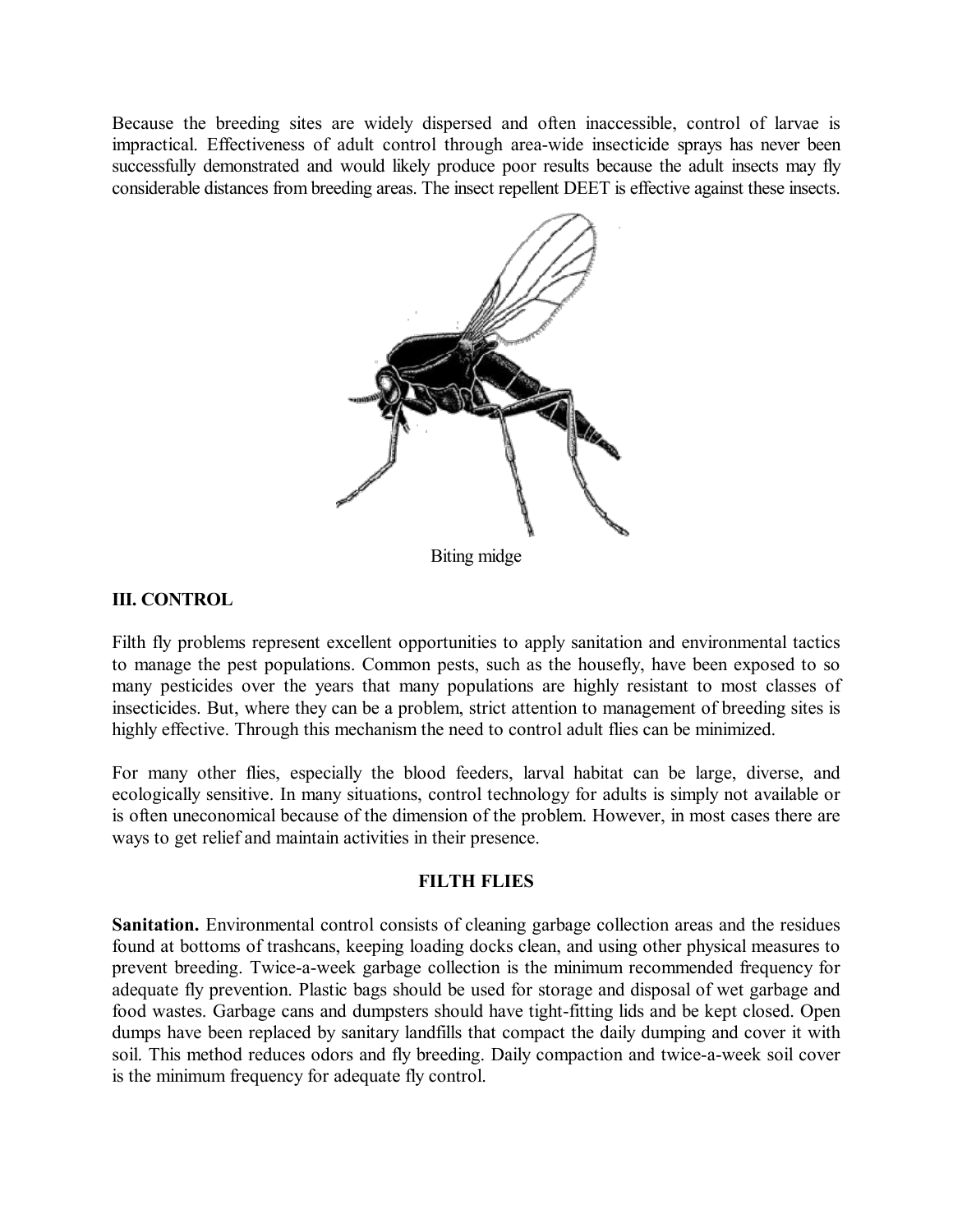Human excrement, loaded with pathogenic organisms, is a dangerous source of fly breeding. Open pit privies, cesspools and surfacing sewage from failed systems must be replaced with properly working systems or community sanitary sewers.

The primary cause of excessive fly breeding at animal farms is often poor water management. Manure that is wet but not saturated is conducive to fly production. Poorly constructed effluent ditches and leaking watering systems account for much of the wetting of manure that causes fly breeding. Any recommendations for fly control should give water management first priority for the permanent reduction of fly breeding. Proper grading of the land to ensure rapid drainage during the rainy season is an important feature.

Regular removal of accumulated manure from dairy buildings and outdoor animal pens should be practiced as a routine management feature, at least twice per week. Collected manure should be spread to dry (if there is adequate agricultural land). Housefly breeding can be eliminated in manure where the moisture content is 30 percent or less. Alternately, large dairy farms often have lagoons in which water is added to the manure to liquefy it. Drying usually is preferable because dry manure can be handled more easily, occupies less space, and creates fewer odor problems than does liquid manure. If using a liquid manure pit, do not allow accumulations of manure above the water line, either floating or sticking to the sides, since this is ideal for fly production. Do not let wet straw or other decaying organic matter accumulate in or near the buildings.

Dry manure is also the key to fly control at poultry farms. Collected manure should be stored in cone-shaped piles; these piles reduce the surface area for breeding while the heat from fermentation makes the interior unsuitable for the flies. The outer surfaces of these piles dry rapidly and tend to narrow the zone in which the larvae can develop. Leaking watering systems should be repaired and manure cones under cages not removed unless absolutely necessary since they act as a sponge to rapidly dry the fresh manure. House fly breeding occurs under cages in which manure cones have been removed because of the slower drying of the fresh droppings.

Daily washing of hog pens and adequate wash water lagoons greatly minimize fly breeding at hog farms. Breeding along effluent ditches can be eliminated by construction of concrete-lined ditches, an expensive action often rejected by farmers. But with the rapid suburbanization of rural areas, and the ensuing complaints of fly nuisance, it may turn out to be the cheapest and most effective method of control.

Indoor pests, such as the phorids and filter flies, fungus gnats, and fruit flies can also be controlled by sanitation measures, repair and cleaning of pipes and drains, and reduction of moisture levels in potted plans and other breeding sites.

**Screening and caulking** Window and door screens are the most effective fly exclusion method, although occasionally tiny flies, such as fungus gnats, will pass through 16-mesh window screens. While these tiny flies can be prevented from entering by painting the window screens with varnish to reduce the mesh size to 23 mesh equivalent, that also reduces movement of air through screens. Paying special attention to gaps, tears and failure to close by sealing, caulking, repairing and installing automatic door closers can be highly effective at reducing entry.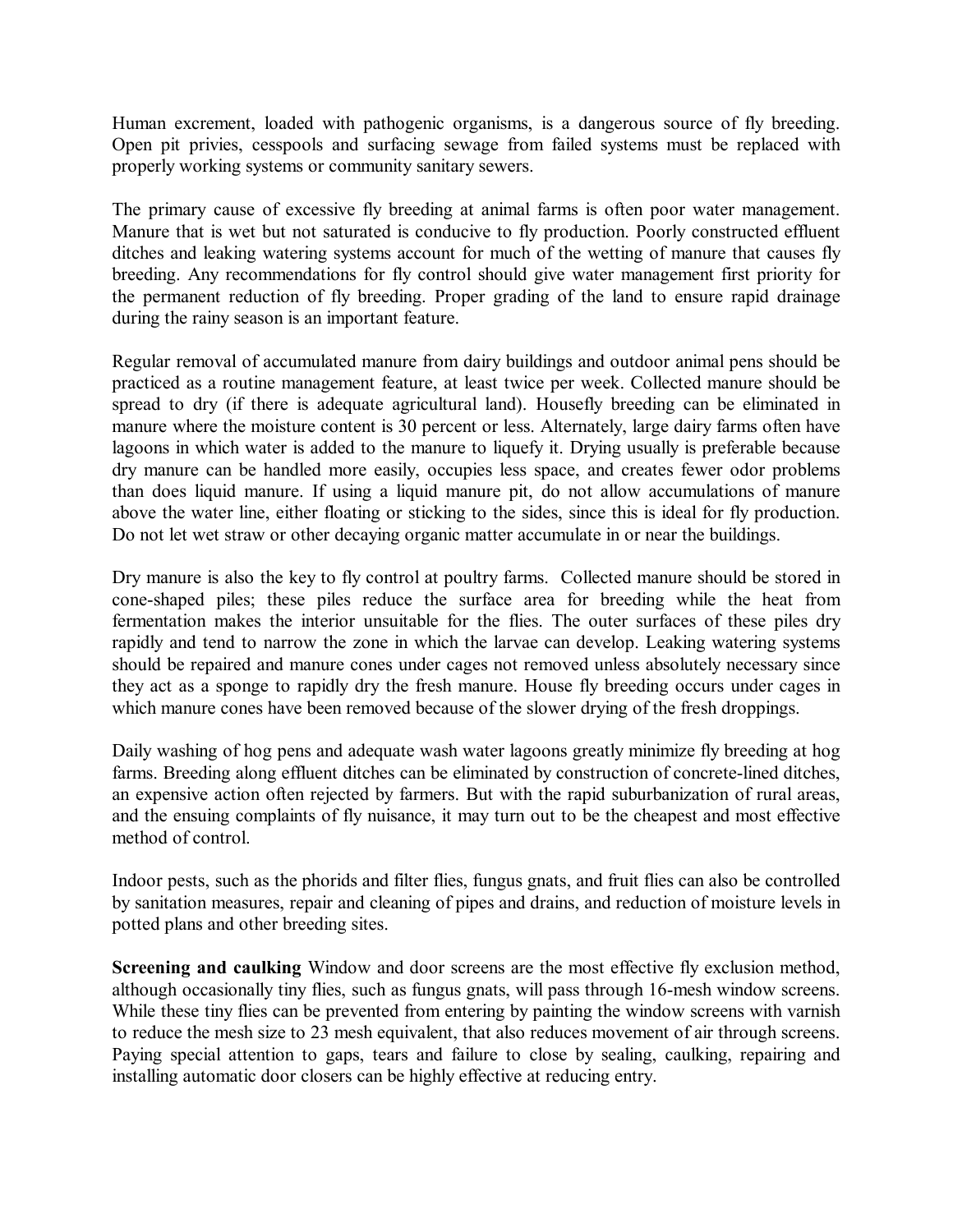Commercial establishments successfully utilize air curtains that are created by specially manufactured fans placed above doorways to produce a draft that is strong enough to prevent flies from entering. Air conditioning has significantly reduced the presence of flies indoors in stores and in homes.

**Electrocution devices**. Electric zappers are effective only in the context of the overall program. By themselves, they cannot control a fly population. Often such devices are used in conjunction with a black light attractant. This ultraviolet light may be harmful to eyes under prolonged exposure so their placement should be done with care, beyond the range of other lights. However, because zappers cause insects to explode and fragment and thereby contaminate nearby objects and space, their use indoors has been replaced in commercial establishments with low voltage traps. These traps use ultraviolet black lights to attract the flies. The electronic grid in front of the black light disrupts the fly's nervous system, causing it to fly down onto a non-toxic adhesive trapping board. These traps are only for use indoors and must not be visible from the outside, to avoid attracting flies into the building. Replacing white security bulbs with yellow bulbs can also reduce attraction of flies to buildings.

**Fly traps.** In addition to the electronic traps mentioned above, several other fly traps have been developed. The original fly trap was fly paper that was placed or hung in areas where flies frequent. Other fly traps use an attractant to entice flies into a container where they cannot escape or will drown in liquid. Traps are most effective when used in conjunction with sanitation.

**Biological control.** Several natural parasites and predators forage on fly larvae and pupae. Fly programs based on sanitation, rather than pesticides, are more likely to benefit from these influences. One type of natural predator is the parasitic wasp. These wasps (which are not harmful to humans or animals) lay their eggs in the fly pupae; the wasp larvae feed on the fly pupae and kill them. The wasps live their entire life cycle on or near the surface of the manure and other decaying organic matter where the flies are breeding.





Parasitic wasp preparing to lay egg (Photo courtesy of Jim Kalisch, University of NebraskaLincoln) Life cycle of a Parasitic Wasp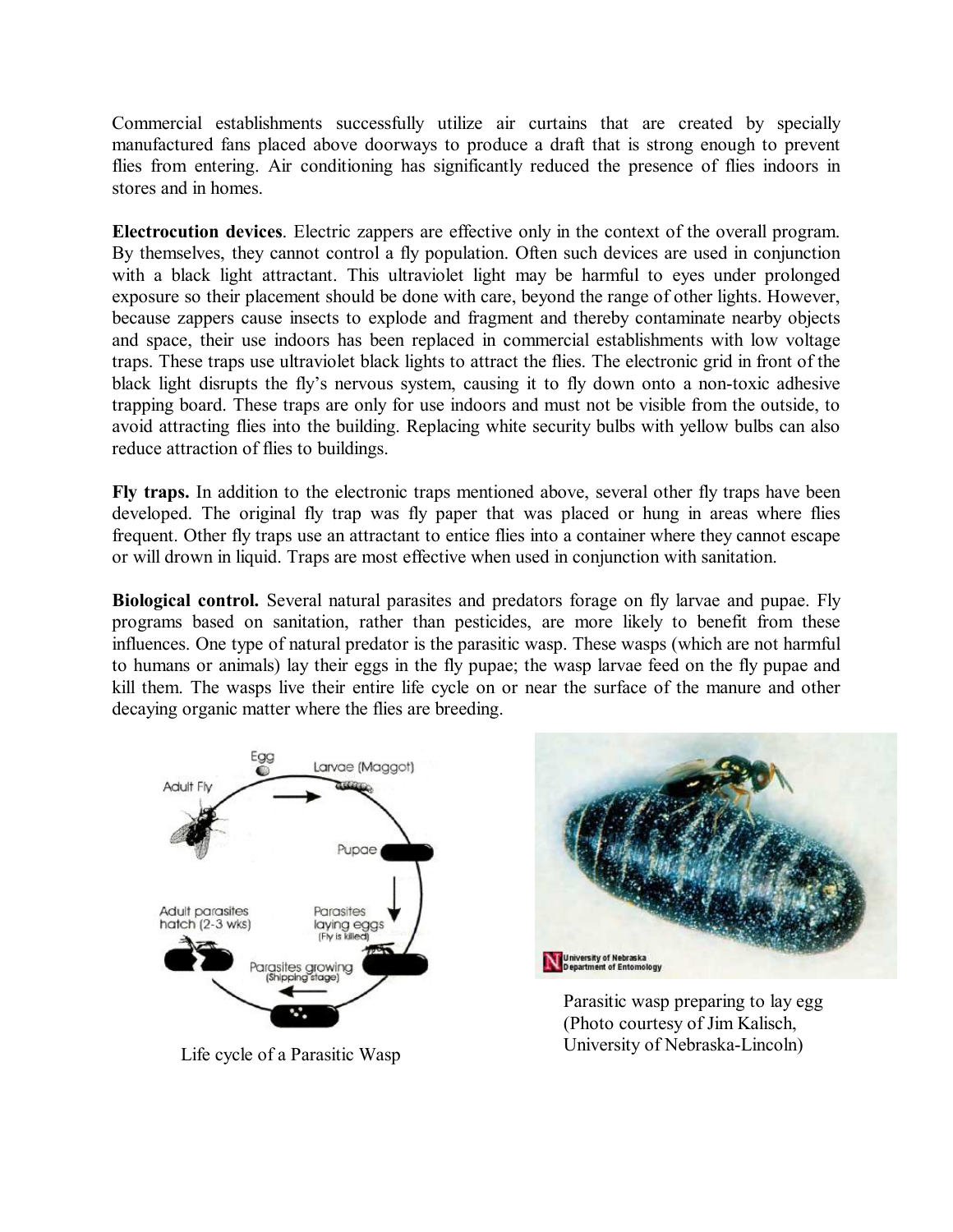**Poison baits**. A liquid bait trap works well for blowflies and houseflies and is capable of eliminating temporary infestations in small areas and reducing fly populations in larger areas if many traps are used. Dry, commercially prepared sugar-based baits are effective if properly used, and become more effective when placed in plywood trays or other shallow containers that retain dead flies. The decaying odor of accumulated dead flies makes the trap even more effective. Dry bait must be scattered, not placed in a pile, and placed where animals cannot eat or lick the bait. Dry sugar baits are generally unattractive in areas that are hot and dry; wet baits should be used in these dry areas.

**Outside residual sprays.** Flies alighting on surfaces treated with residual sprays either absorb the toxicant through the feet or ingest it with the mouthparts. However, because flies have become resistant to most insecticides this method is now seldom practiced.

**Larvicides.** Larviciding with insecticides is not recommended unless judicious care is made in its application. Indiscriminate larviciding kills valuable parasites and predators of flies. That most nuisance flies have specific preferred breeding sites makes possible the treatment of those breeding areas that contain only the nuisance species. Long lasting residual insecticides are unnecessary since the exact conditions that attract egg-laying lasts only for a short period and makes continued breeding in the same spot unlikely. These spot treatments will not appreciably affect fly parasites since most usually attack the pupal stage. Predators are also not greatly affected since they do not congregate in large numbers at these sites. Larviciding should be used only when other measures are either not possible or are unsuccessful. Spot treatments with insect growth regulators are preferable and more beneficial than those made with other types of chemical larvicides.

The most effective filth fly control involves an integrated approach using sanitation, mechanical and biological control. Pesticides should only be used as an adjunct to these other methods, not as a substitute for it.

### **BITING FLIES**

Some of the measures used for non-biting flies are effective at reducing human exposure to biting flies - screens and other exclusion devices for most species and management of breeding habitat for stable fly control. But for the most part, control of these pests is quite specialized, and often economically restrictive.

**Larval control.** Black flies are highly susceptible to *Bacillus thuringiensis* var. *israelensis* (Bti). When applied to the streams where black flies breed, their filter-feeding behavior effectively captures the particles containing the bacterial spores that contain toxins specific for Diptera. Ingestion of these particles releases the toxins from the dead bacteria into the larval gut, thus killing the larvae. Treatments are conducted either by air or by point application from bridges or other fixed locations on the river or stream. The bacterium remains suspended in the moving water for several miles downstream and is picked up by black fly larvae as it passes.